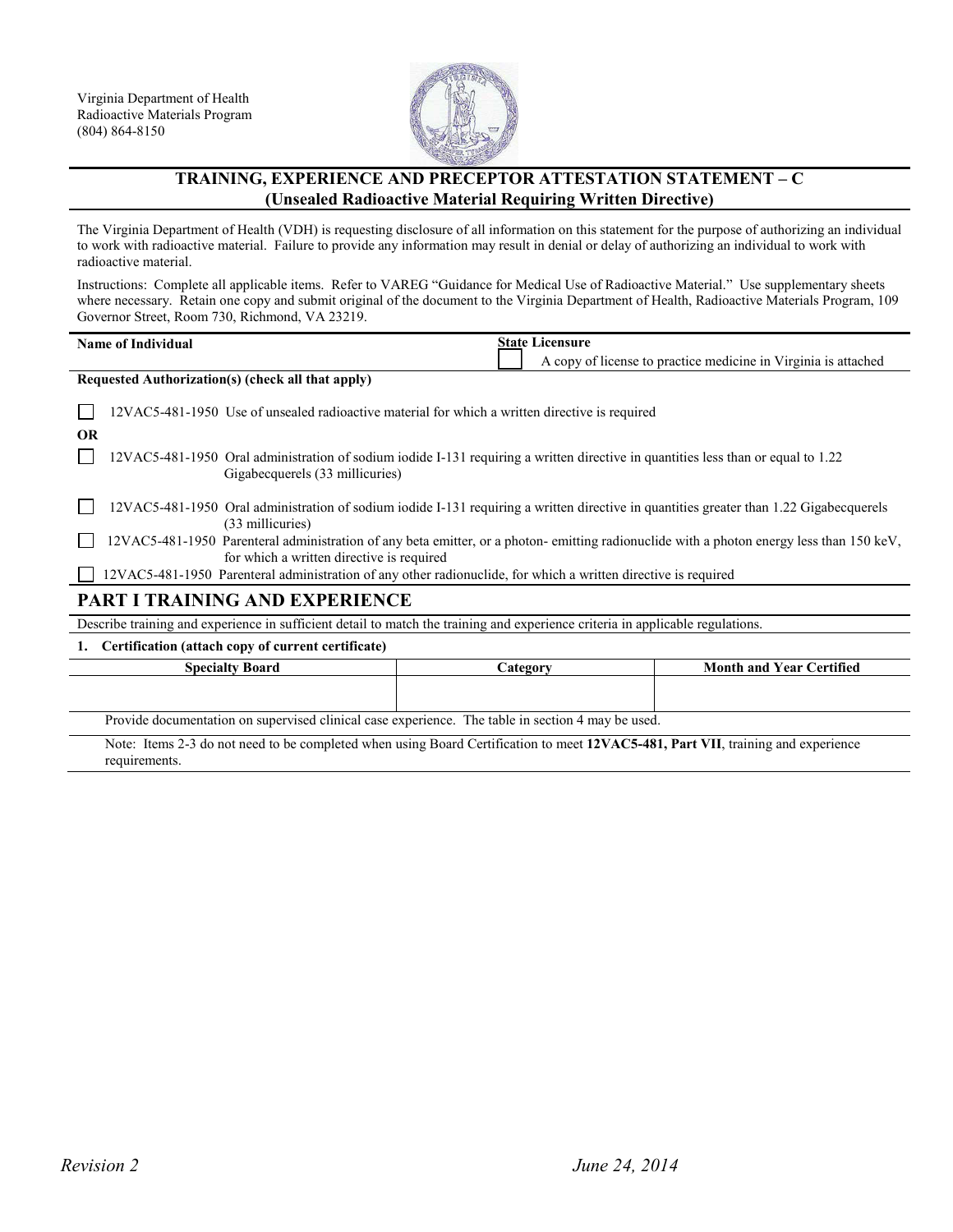# **TRAINING, EXPERIENCE AND PRECEPTOR ATTESTATION STATEMENT – C (Authorized User – Unsealed Written Directive)** Page 2 of 4

#### **2. Classroom and Laboratory Training.**

| <b>Description of Training</b>                                    | Location | <b>Clock Hours</b> | Dates of Training |
|-------------------------------------------------------------------|----------|--------------------|-------------------|
| Radiation Physics and Instrumentation                             |          |                    |                   |
| <b>Radiation Protection</b>                                       |          |                    |                   |
| Mathematics Pertaining to Use and<br>Measurement of Radioactivity |          |                    |                   |
| Chemistry of Radioactive Material for Medical<br>Use              |          |                    |                   |
| Radiation Biology                                                 |          |                    |                   |

#### **3. Supervised Work Experience**

| <b>Description of Experience</b>                                                                                                                                                                                                                                                      | Dates and Clock Hours of Experience |  |
|---------------------------------------------------------------------------------------------------------------------------------------------------------------------------------------------------------------------------------------------------------------------------------------|-------------------------------------|--|
| Ordering, receiving and unpacking radioactive materials and performing<br>the related radiation surveys.                                                                                                                                                                              |                                     |  |
| Performing quality control procedures on instruments used to determine the<br>activity of dosages and performing checks for proper operation of survey<br>meters.                                                                                                                     |                                     |  |
| Calculating, measuring and preparing patient or human research subject<br>dosages.                                                                                                                                                                                                    |                                     |  |
| Using administrative controls to prevent a medical event involving the use<br>of unsealed material.                                                                                                                                                                                   |                                     |  |
| Using procedures to contain spilled radioactive material and using proper<br>decontamination procedures.                                                                                                                                                                              |                                     |  |
| a. Supervising Individual – Identification and Qualifications                                                                                                                                                                                                                         |                                     |  |
| The training and experience indicated above was obtained under the supervision of (if more than one supervising individual is needed to meet<br>requirements In 12VAC5-481, Part VII, provide the following information for each) an individual who meets the following requirements: |                                     |  |
| 12VAC5-481-1980; 12VAC5-481-1990;<br>12VAC5-481-2000<br>12VAC5-481-2001                                                                                                                                                                                                               |                                     |  |
| With experience administering dosages of:                                                                                                                                                                                                                                             |                                     |  |
| Oral NaI-131 requiring a written directive in quantities less than or equal to 1.22 Gigabecquerels (33 millicuries)                                                                                                                                                                   |                                     |  |
| Oral NaI-131 in quantities greater than 1.22 Gigabecquerels (33 millicuries)                                                                                                                                                                                                          |                                     |  |

 Parenteral administration of any beta emitter, or a photon- emitting radionuclide with a photon energy less than 150 keV, for which a written directive is required

П Parenteral administration of any other radionuclide, for which a written directive is required

Name of Supervising Individual

| Name of License on which Supervising Individual is Authorized | Materials License Number – (Indicate which State<br>or if NRC) |
|---------------------------------------------------------------|----------------------------------------------------------------|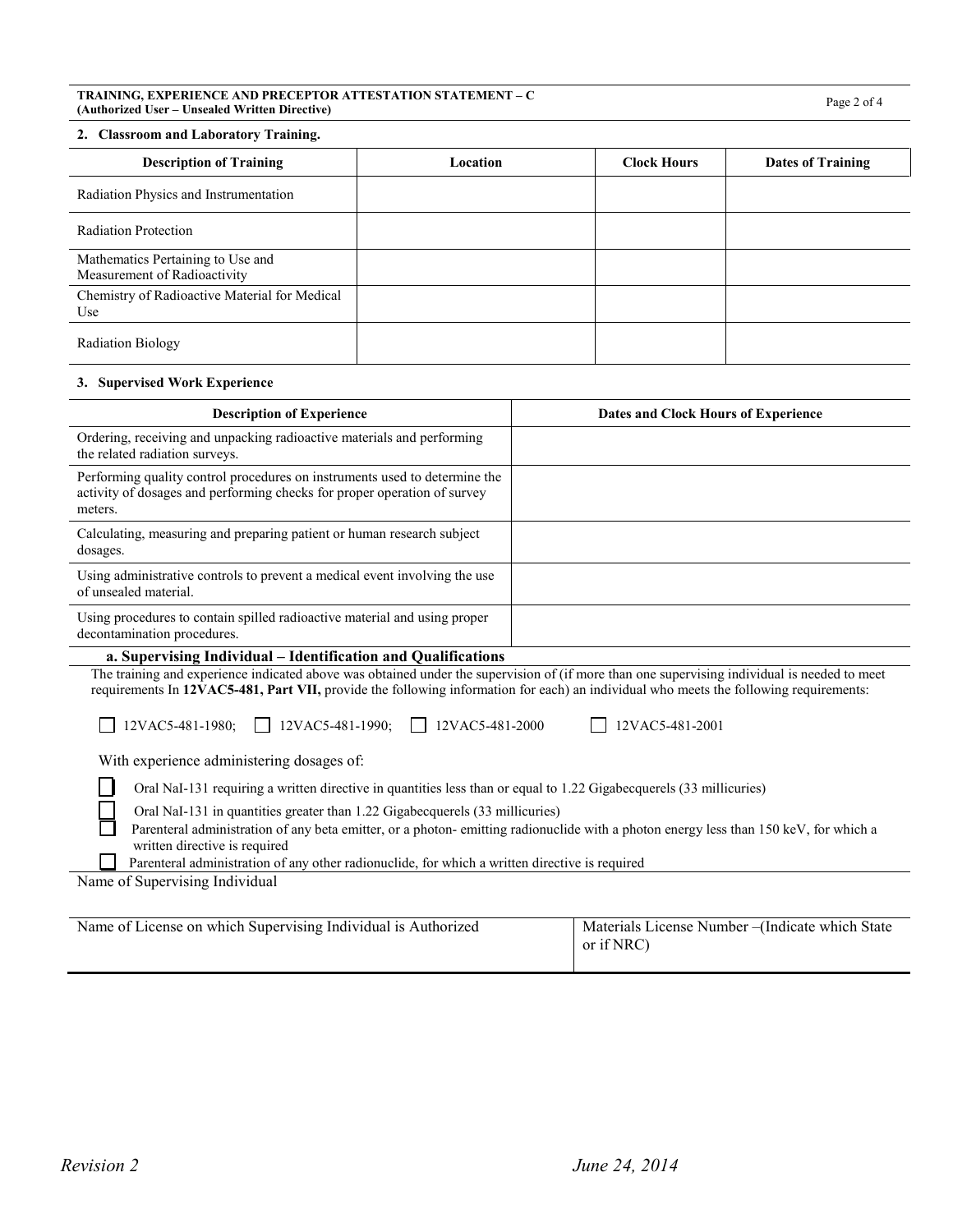| <b>Description</b>                                                                                                                                                                                                                                                                                                                                                                             | <b>Number of Cases</b><br><b>Involving Personal</b><br>Participation | Location        | Date of Experience                             |
|------------------------------------------------------------------------------------------------------------------------------------------------------------------------------------------------------------------------------------------------------------------------------------------------------------------------------------------------------------------------------------------------|----------------------------------------------------------------------|-----------------|------------------------------------------------|
| Oral administration of sodium iodide I-131<br>requiring a written directive in quantities less<br>than or equal to 1.22 Gigabecquerels (33<br>millicuries)                                                                                                                                                                                                                                     |                                                                      |                 |                                                |
| Oral administration of sodium iodide I-131<br>requiring a written directive in quantities greater<br>than 1.22 Gigabecquerels (33 millicuries)                                                                                                                                                                                                                                                 |                                                                      |                 |                                                |
| Parenteral administration of any beta emitter, or a<br>photon-emitting radionuclide with a photon<br>energy less than 150 keV, for which a written<br>directive is required                                                                                                                                                                                                                    |                                                                      |                 |                                                |
| Parenteral administration of any other<br>radionuclide, for which a written directive is<br>required                                                                                                                                                                                                                                                                                           |                                                                      |                 |                                                |
| a. Supervising Individual - Identification and Qualifications<br>The training and experience indicated above was obtained under the supervision of (if more than one supervising individual is needed to meet<br>requirements In 12VAC5-481, Part VII, provide the following information for each) an individual who meets the following requirements:<br>12VAC5-481-1990;<br>12VAC5-481-1980; | 12VAC5-481-2000                                                      | 12VAC5-481-2001 |                                                |
| With experience administering dosages of:                                                                                                                                                                                                                                                                                                                                                      |                                                                      |                 |                                                |
| Oral NaI-131 requiring a written directive in quantities less than or equal to 1.22 Gigabecquerels (33 millicuries)<br>Oral NaI-131 in quantities greater than 1.22 Gigabecquerels (33 millicuries)                                                                                                                                                                                            |                                                                      |                 |                                                |
| Parenteral administration of any beta emitter, or a photon-emitting radionuclide with a photon energy less than 150 keV, for which a<br>written directive is required<br>Parenteral administration of any other radionuclide, for which a written directive is required                                                                                                                        |                                                                      |                 |                                                |
| Name of Supervising Individual                                                                                                                                                                                                                                                                                                                                                                 |                                                                      |                 |                                                |
| Name of License on which Supervising Individual is Authorized                                                                                                                                                                                                                                                                                                                                  |                                                                      | or if NRC)      | Materials License Number-(Indicate which State |